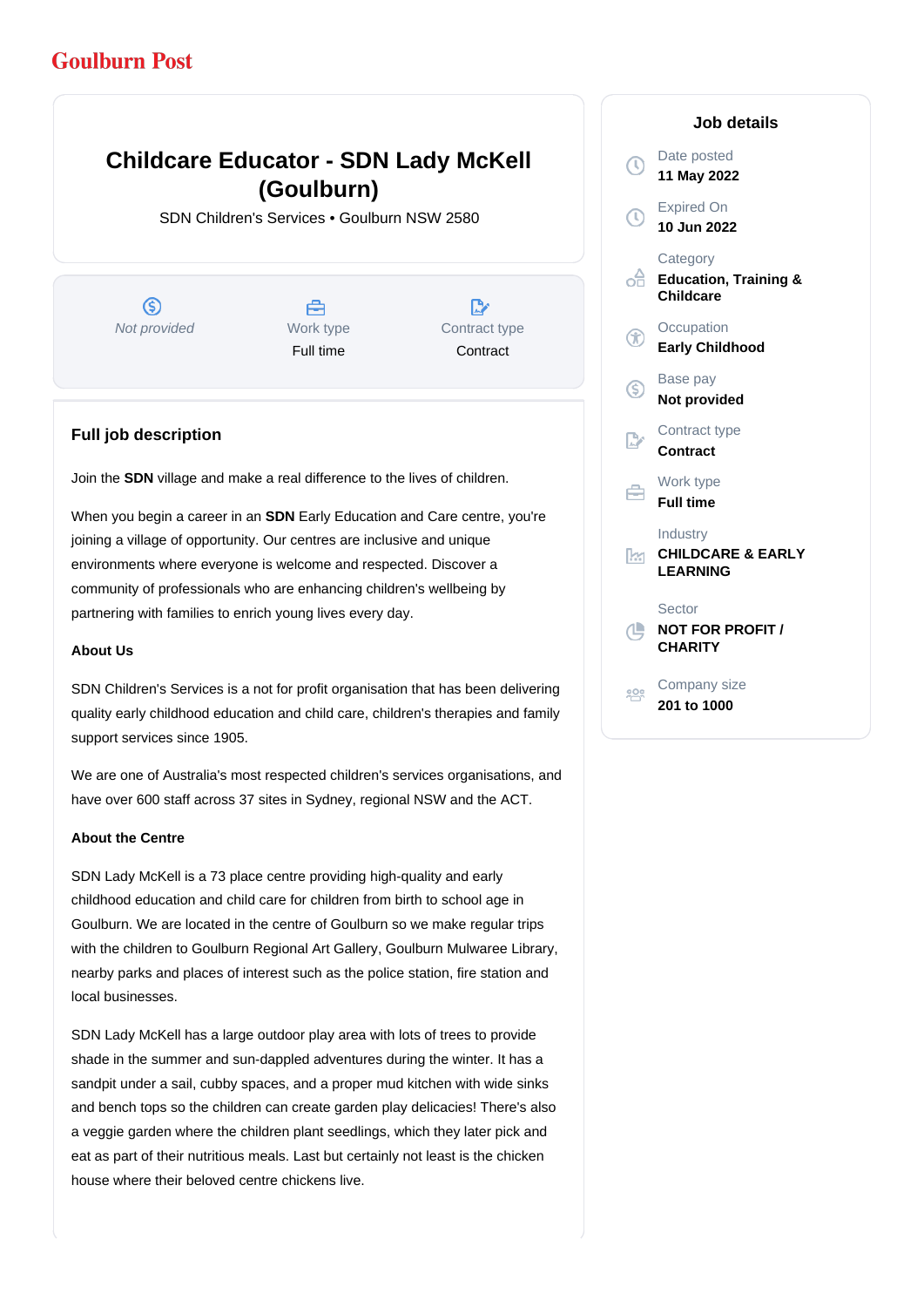### **About the role**

As an educator, you will work as part of a team that provides high-quality early childhood education and care to children and supports the implementation of an approved learning framework.

You will implement and maintain the elements of National Quality Standards (NQS) including the National Laws and Regulations, as well as the EYLF. You will also develop and maintain nurturing relationships and communicate positively and openly with children on an ongoing basis.

### **This is a full time contracted role till June 2023 across all rooms.**

#### **About You**

- Certificate III or Diploma in Early Childhood Education and Care
- Current Working with Children's Check (NSW)
- Knowledge of the National Quality Standards
- Knowledge of the Early Years Learning Framework
- Experience in a similar role
- Excellent verbal and written communication skills
- Current Senior First Aid Certificate
- Asthma and Anaphylaxis certificates (preferable)
- Excellent relationship building skills
- Understanding of Child Protection legislation and holds an approved and current Child Protection Training qualification

### **Our Culture**

SDN's values are at the heart of everything we do. If you share our values and believe that through working together we can make the world a better and more equitable place then we want to hear from you! We commit ourselves to being: trustworthy and reliable, inclusive and respectful and creative and innovative.

SDN Benefits include:

- Priority placement for children of staff members and discounted child care fees
- Paid parental leave
- Rewards and Recognition Program
- Access to Long Service Leave after 5 years continuous service
- Finders fee Referral Scheme
- RDOs for full-time educators
- Employee Assistance Program Free, voluntary and confidential counselling service
- Paid mandatory Work Health and Safety training including First Aid and CPR
- SDN Staff Giving Fund
- Purchased Leave
- Study Leave
- Picnic Day One extra day paid leave for all permanent staff